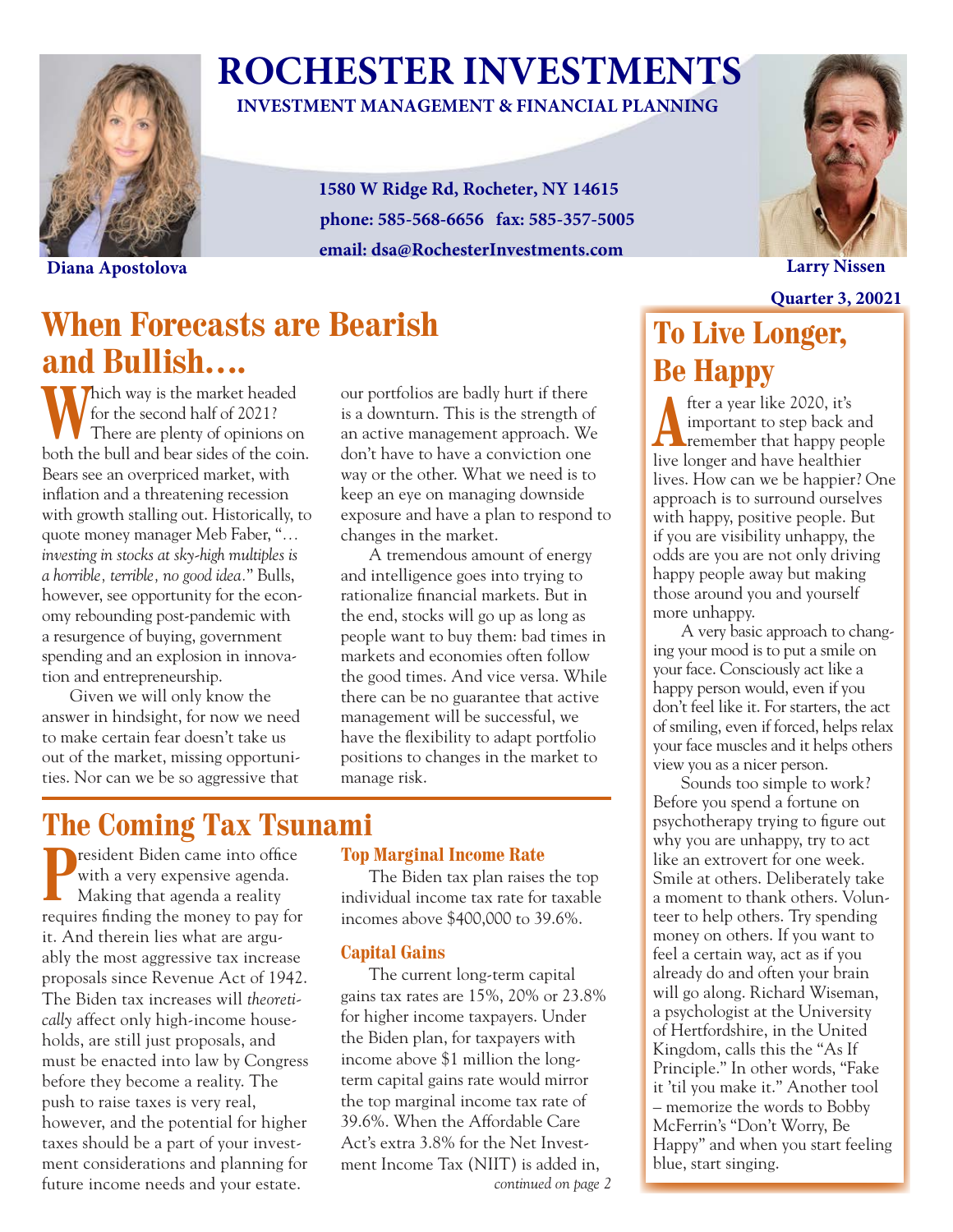### **Bitcoin Is Not an Investment**

**T** here's nothing wrong with taking a flyer on a cryptocurrency, but before you do so, you need to understand that you are not investing, you are *speculating*. You are buying an asset with no capacity to generate income or produce growth. Appreciation depends upon demand for an intangible perception of value.

You need to approach your decision to own Bitcoin, Ethereum, Dogecoin or any of the expanding array of digital currencies knowing *you can lose much or all of your purchase money*. Cryptocurrency is trip to Las Vegas where no one knows the odds. Borrowing money to invest in digital currency can turn a loss into an even greater disaster.

On the other hand, you will be a beta tester in one of the great banking experiments of our time. While Bitcoin investing with the goal of becoming wildly rich is pure speculation, the block chain technology behind digital currency has the potential to revolutionize banking. We already see this occurring to some degree in fiat-collateralized stablecoins. A fiat currency such as the US dollar, the euro, or the yen, theoretically backs each stable-value cryptocoin in circulation. The word "theoretical" is used because verification of the "real money" backing stablecoins is unregulated.

 Tender, the largest of the stablecoin providers pegs its "coin" against the U.S. dollar with the objective of maintaining a 1-to-1 ratio in terms of value. By avoiding volatility, the stablecoin sector aims to allow

### **The Coming Tax Tsunami —** *continued from page 1*

this rate jumps to 43.4%. The Biden budget anticipates the capital gains increase beginning in late April 2021, indicating the rate is to be retroactive to prevent taxpayers from taking advantage of any gap before the tax increase started.

#### **Death Taxes and Gift Tax**

The Biden plan would eliminate the step-up in basis for inherited assets such as stocks, real estate and some other types of assets. A \$1 million exemption per person is proposed before the elimination of the step-up in basis would take effect. Capital gains taxes would be owed at the time of inheritance, although some proposals would make them payable when the asset is sold. This might allow heirs to keep the family home a little longer. There are exemptions, yet to be clarified, for family owned farms and businesses.

Campaign proposals also included expanding the estate and gift tax by restoring the estate tax exemption to the 2009 levels of \$3.5 million per person or \$7 million per couple.

#### **Deductions**

Itemized deductions for those earning more than \$400,000, would be capped at 28% of value and the qualified business income deduction (Section 199A) would be phased out for filers with taxable income above \$400,000.

#### **Social Security Taxes**

Plans include broadening the 12.4% Social Security tax, currently imposed on compensation income up to \$142,800, to encompass all such income in excess of \$400,000. This would leave a hole where income between \$142,800 and \$399,999 is not taxed for Social Security.

#### **1031 Exchanges**

Tax-free exchanges of real estate under IRC Section 1031 would be eliminated and the benefit of offsetting taxable gains by investments in "Opportunity Zones" is expected to be curtailed.

These changes are in addition to a lengthy agenda for corporate taxation including increasing the corporate income tax rate from 21% to 28% and creating a minimum tax on



cryptocurrency to be a store of value rather than a risky investment.

Like all cryptocurrencies, however, stablecoins rely on the faith of users and traders to maintain their value. This is the great risk of digital currency. It requires belief in its validity as a measure of value. There is no Federal Reserve to loan money to prop up reserves in a crisis, nor a government to step up and guarantee the value of the currency. A tremor in the belief system can cause an avalanche.

corporations with book profits of \$100 million or higher, structured as an alternative minimum tax.

#### **State Taxes**

State taxes add to the burden of higher Federal taxes. In 2020, states with the highest top income tax brackets included California 13.3%; Hawaii 11%; New Jersey 10.75%; Oregon 9.9%; Minnesota 9.85%; and District of Columbia 8.95%. Estate and inheritance taxes top out at 26% in Maryland. How those taxes might be impacted by capital gains taxes on inherited assets is anyone's guess.

Managing your yearly income and the source of that income has always been important to minimize taxes on capital gains, Social Security income, and Medicare and estate taxes. The proposed additional tax bite makes planning even more important, particularly if a transaction could put you over the \$400,000 threshold; or wherever the higher tax bracket threshold ends up. In fact, investors often spend too much time trying to optimize return or minimize expenses and overlook that the biggest impact to return is taxes.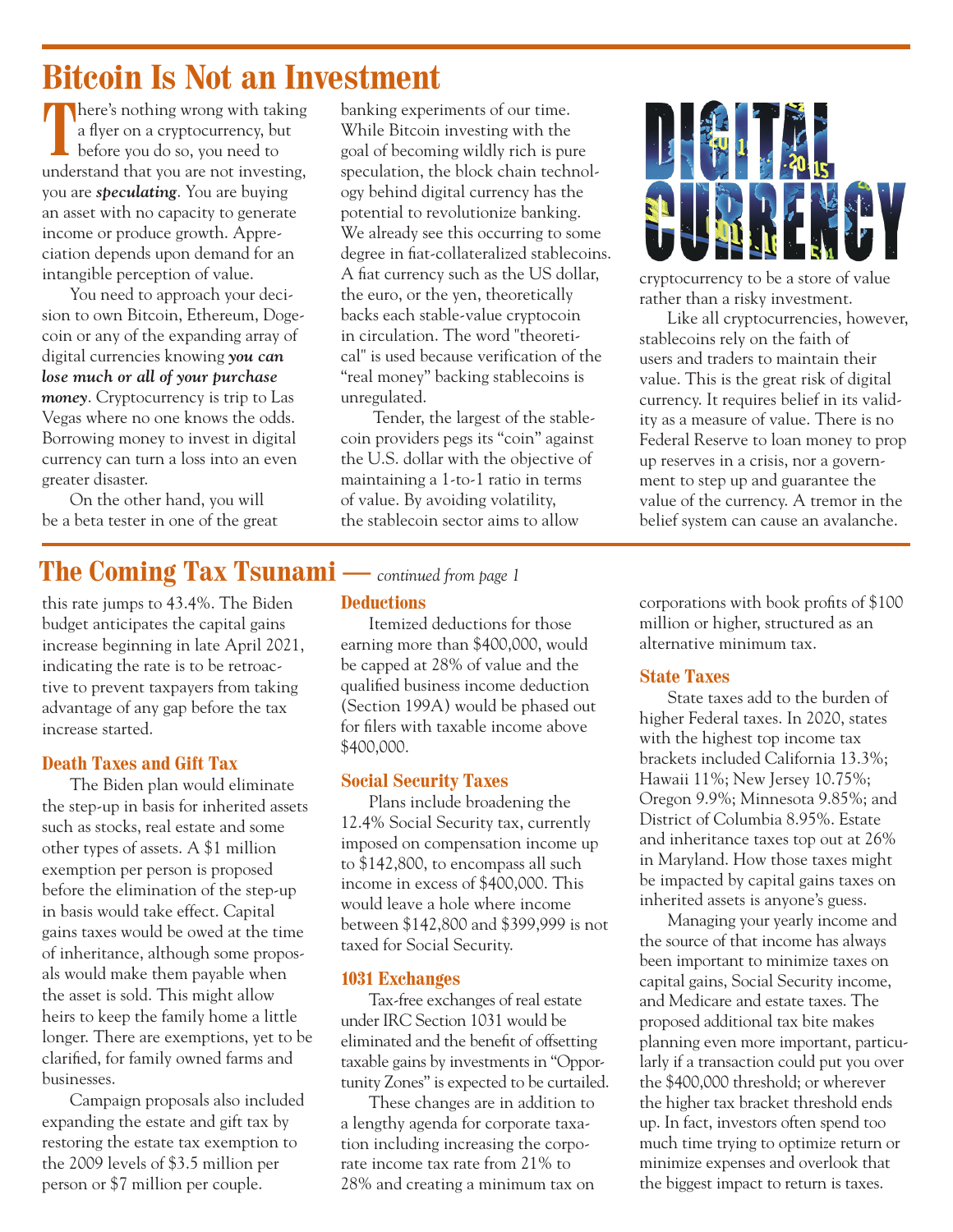## **Lessons from a Pandemic Year**

**For many, the past year is one best** forgotten. But it was also a period  $\Box$  of new perspectives, discovery, technological advances, and changes that promise to impact the future. Before we write off the period as a very bad, no good year, it helps to look at some of the positives.

#### **1. Technology can overcome distances and strengthen relationships**.

With travel restricted and limited opportunities for in person interaction, the use of digital meetings exploded. Where people may have been resistant to adopting new technologies in the past, the desire to talk with family and friends gave us new coping skills and ways to reach out across distances.

These coping skills may be the greatest gifts of COVID to an older generation that fears isolation.

#### **2. We are a global community.**

Covid affected people throughout the world at essentially the same time, with the same devastating impact. When we learned of third waves in India and other parts of the globe, we knew all too well what that meant to individuals and families. The world became smaller as we saw our own pain reflected in others throughout the world. If we can keep that sense of shared experiences, perhaps we can overcome other divisions between nations.

#### **3. A rainy day fund is a lifesaver.**

The speed at which the economic shutdown occurred was unprecedented. Between February and April 2020, **22,160,000** individuals, or 14.3% of working Americans, lost their jobs. Those under 34 and over 55 were most likely to become unemployed.

Prior to the pandemic, nearly 4 in 10 households did not have the cash on hand to cover an unexpected \$400 expense according to the Federal Reserve. During 2020, Americans' savings rate skyrocketed peaking at an unprecedented 33.7%. The savings rate has fallen since then but at 13.7% is higher than it has been for most of the last 35 years. The pandemic also



All the humans with muzzles!! Who did they bite???!!!!

*Special thanks to whoever came up with this online meme. It was one of the best laughs of the pandemic.*

saw one of the fastest pay offs of credit card debt in recent history.

If we can keep up those good habits, the impact of the next crisis (and unfortunately there will probably be one) will be less traumatic.

#### **4. Staying healthy is your best**

**defense.** The pandemic was merciless to those with health issues. Coronavirus highlighted yet another reason it's so important to make lifestyle changes that improve your overall health.

In retrospect, we learned the importance of staying active, getting outside for sunshine and fresh air, and eating better. Focusing on healthy activities helped people overcome depression and develop new interests. Many people gained new culinary skills, new hobbies, and discovered the satisfaction of time with family members.

**5. Technology adoption was more than digital meetings.** Among the highest adopters of online banking were people over 50. While they may have preferred in-person visits, left with minimal choices, they quickly adapted. Online shopping took off. Food delivery apps more than doubled their earnings last year. Telemedicine exploded as more doctors conducted routine exams via webcam than ever before. Health insurance expanded to

cover remote appointments. Forced to work remotely, millions of workers increased their use of technology to be just as productive as they were at the office, and businesses expanded their tech to facilitate and support remote workers.

#### **6. Peer groups helped combat**

**loneliness**. Isolation was a terrible burden for many. Rates of psychological distress increased as the pandemic lengthened. Many fought back successfully against depression and isolation by participating in peer groups on social media, group chats, digital Friday afternoon clubs, online conferences and classes.

#### **7. Washing your hands ROCKS!**

As we combatted Covid through better hygiene, an amazing number of common diseases disappeared. It turns out, Mom was right about washing your hands, smothering sneezes in a handkerchief or against your sleeve, staying home when you feel sick, and keeping surfaces clean.

#### **8. Flexible thinking helped us adapt to an unprecedented time**. During Prohibition, beer companies turned to producing root beer. The pandemic saw whiskey companies turn to bottling hand sanitizers, auto companies making ventilators and underwear companies producing face masks. Those "tidy whities" face masks may never be forgotten. A California animal sanctuary introduced Goat2Meeting: a service where companies paid to have a goat, llama or other farm animal make an appearance in their zoom call to liven

the monotony. Fitness studios went online as did many other businesses. Innovation was the key to success.

**9. This too shall pass.** Perhaps the most important lesson of all was that there is a light at the end of the tunnel. Life will continue. We can't live in fear, but rather have to live with hope and with the belief that to everything there is indeed a season, but it will come to an end and we will move on.